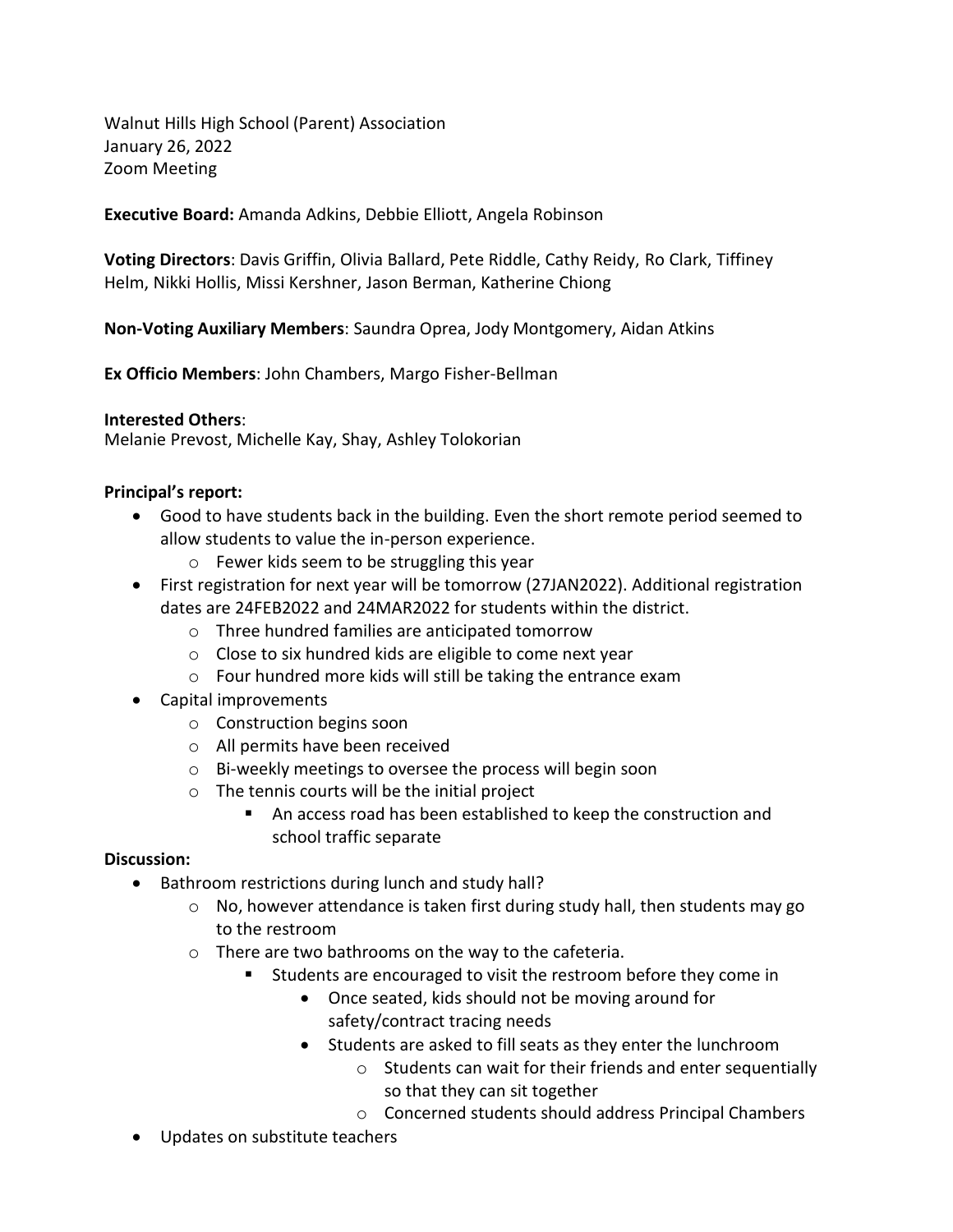- Upon the return to school for the spring semester, there were approximately 30 teachers out per day. Currently there are about 11/day with a peak of 14.
	- o 8-10 substitute teachers have been able to manage this workload without needing to enlist, 'non-para-professionals'

# **ILT:**

- Meetings convened 15DEC21 and 19JAN22; upcoming meeting 16FEB2022
- New courses approved:
	- o Astronomy
	- o Journalism Production
	- o Ceramics
- Spring EOC 2022 testing schedule codified
- Discussion regarding having an Open House combining 'walk the schedule night' and 'curriculum night' before the start of the year
- It is important to ensure that WHHS continues to be recognized for its AP offerings and rigor. In some recent discussions/communications, it seems that College Credit Plus was being favored relative to AP offerings. This will be addressed.

### **LSDMC:**

- Focus for the group is improving communication between WHHS and the community
- Completed an initial assessment of communication platforms/methods and the associated effectiveness/satisfaction

# **Hospitality:**

- Faculty and staff appreciation luncheon coming up
- Need some insight regarding what is most meaningful to faculty and staff lunch, gift cards, recognition, etc.

# **LOE:**

- Over \$76,000 raised for the fiscal year ending June 2022
- No updates to items upcoming or help needed
- Clarified that donations made by individuals after they graduate generally are made to the Alumni association, not LOE

# **WalnutFest:**

- This will be an on-line only event this year during the first two weeks of April.
	- o Still soliciting interesting things for people to bid on
	- $\circ$  Likely items include parking spots, graduation seats, parties will continue to be part of the offerings
	- $\circ$  A 'bourbon pull' or similar activity was suggested (bottles donated and ticket holders win a bottle at random)

# **Updates from each area/grade level**

# **7 th/8 th grade:**

- Discussing a digital handbook for the parent liaisons going forward
- Separate accounts being established for the class of '26 and '27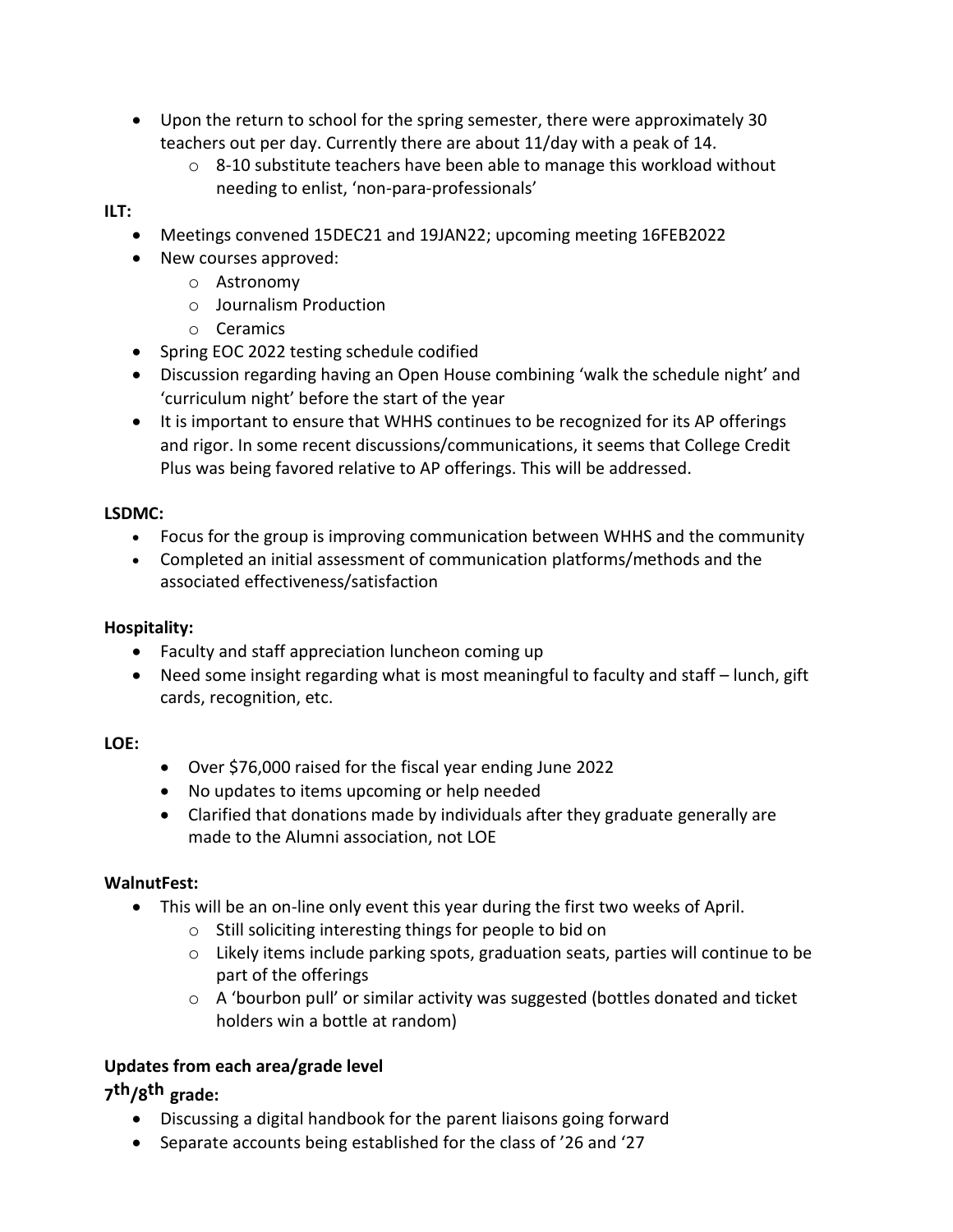Looking forward to planning the Twilight Ball on 08APR2022

# **9 th grade:**

- February 8th hosting a pay-to-play sports tournament. Futsal (soccer) & basketball will be played by teams of five and winning teams will receive gift cards.
- **Spring Fling dance is upcoming and will replace FROSH (which was for 9th grade only).** This dance will include  $9<sup>th</sup>$  and  $10<sup>th</sup>$  grades. Both classes are working together currently on theme, date, and details, and they will be reaching out to the parent association shortly with requests for donations and volunteers.

# **10th grade:**

- 'A Taste of 10.0' will be moving forward
	- o Requested 23APR2022 for the date
	- o Will need help with planning, organizing, and executing

# **11th grade:**

 $\bullet$  Prom planning is the primary focus

# **12th grade:**

- Rumors of Nerf wars ongoing
- Working on the Senior Dinner Dance

# **Theatre:**

- Successful run of the One Acts Festival. Parents filled approximately 100 volunteer spots providing 3 tech meals, selling concessions and welcoming. Provided meals to 100 students.
- Increased price of snacks and drinks to \$2 for this show and future shows in order to make enough to reimburse meal manager for purchased food for tech meals. Will offer advertising in SpongeBob program for restaurant if they will donate the food. Food managers have donated approximately \$400 this year.
- The SpongeBob Musical runs Feb. 17,18, and 19 @ 7:00pm. Tickets are open to the public now.
- Will send out parent communication email for Lend Me a Tenor in early February.
- Help needed with: [WHHS THEATRE LINK](https://sites.google.com/view/whhstheatredepartment/home?authuser=0) - please help us spread the word and share our social media posts

# **WHIP:**

- Working on cash app for small donations at concerts
- Coming up:
	- o Second fundraiser (Butterbraid) in February or early March
	- o Working with theater department on the high school musical (SpongeBob)